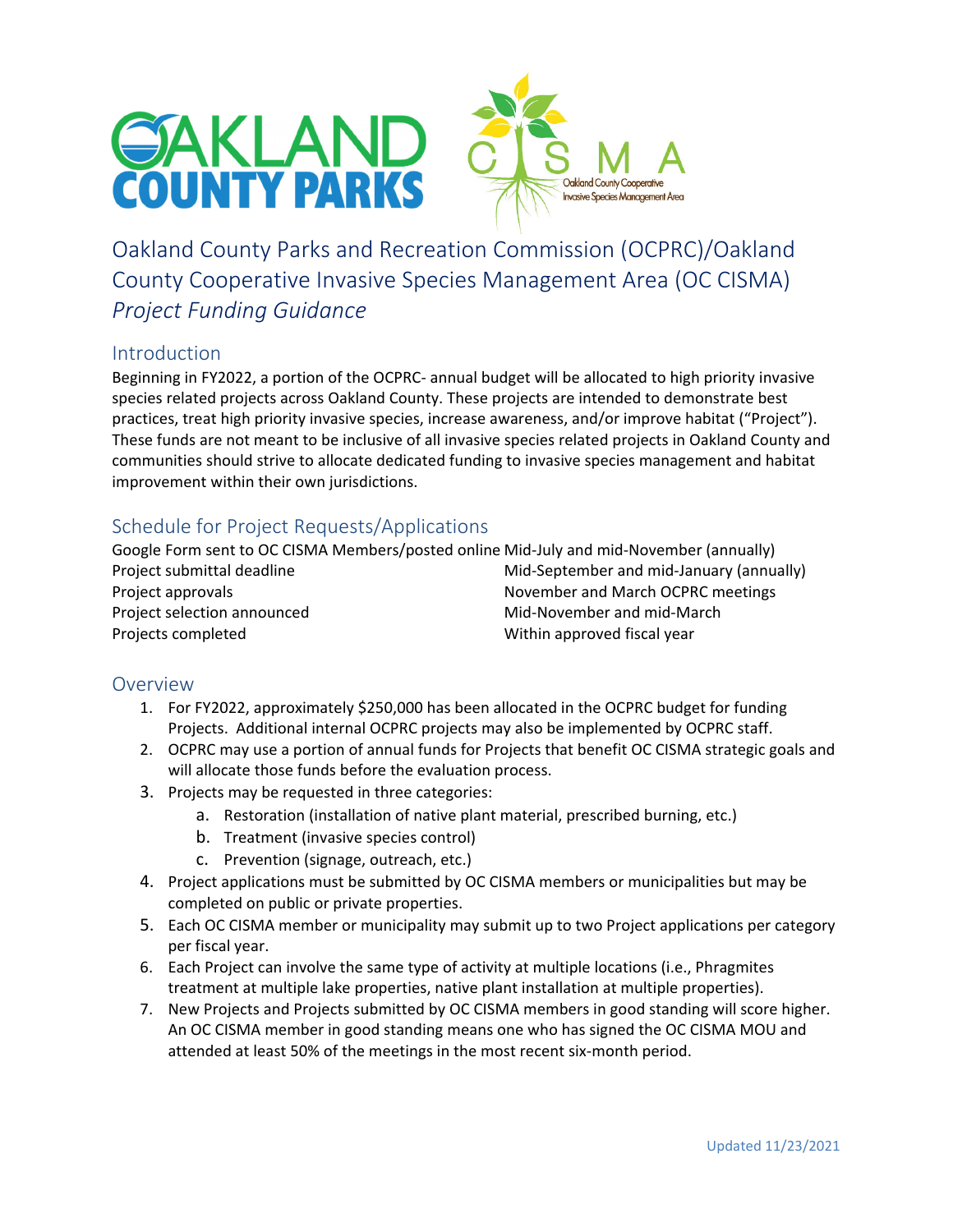- 8. Funds will not be directly distributed to recipients. OCPRC will directly pay contractors for services to complete approved Projects according to the Project applications and budgets (see OCPRC Responsibilities below).
- 9. Approved Projects may not be able to be completed due to weather issues, contractor issues, or other issues. Approved Projects not completed, as discussed in the previous sentence, will be prioritized in the following year's Prioritized Project List.

If you need help or have questions about the application process, please contact

- Sarah Cook-Maylen OCPR Natural Resources Coordinator (248) 343‐1353 maylens@oakgov.com
- Kegan Schildberg OCPR Crew Chief‐ Natural Areas Management (248) 249‐2801 schildbergk@oakgov.com
- **•** Erica Clites OC CISMA Director (248) 660‐0716 eclites@sixriversrlc.org

#### **Process**

- 1. Applicants must submit Projects online via the Google Form distributed to OC CISMA members and available on the OCPRC Natural Resources webpage.
- 2. OCPRC staff will divide eligible Projects into those to be completed internally with OCPRC staff and those to be completed by OCPRC contractors.
- 3. Projects to be completed by OCPRC contractors will be bid to existing OCPRC contractors for pricing and evaluated by the OC CISMA Treatment Subcommittee using the Project Prioritization Criteria to create a Prioritized Project List. The Prioritized Project List will be reviewed by the OC CISMA Executive Committee and receive final approval from the OCPRC.
- 4. Approved Projects will be completed, as funding allows, from the Prioritized Project List in order and will be communicated to the applicants and to OCPRC contractors by OCPRC staff. All Project management will be completed by OCPRC staff (see OCPRC Responsibilities below).
	- a. If approved Projects cannot be completed due to factors outside of the control of OCPRC or the applicant (weather, contractor issues, or other issues) those Projects will be prioritized in the following year's Prioritized Project List.
	- b. If approved Projects cannot be completed, subsequent approved Projects on the Prioritized Project List will be funded, at the discretion of OCPRC.
- 5. OCPRC retains discretion to adjust Projects due to OCPRC funding constraints and to maximize equity among applicants, as necessary.

### Applicant Responsibilities

Applicants will:

- 1. Reply in a timely manner to communications from OCPRC staff;
- 2. Communicate and obtain necessary permissions from the property owner(s) and/or neighbor(s) (if different from applicant) about the Project, including assisting with treatment notifications as requested. OCPRC shall provide an "Agreement for Property Access and Treatment of Invasive Species that must be completed by all property owners;